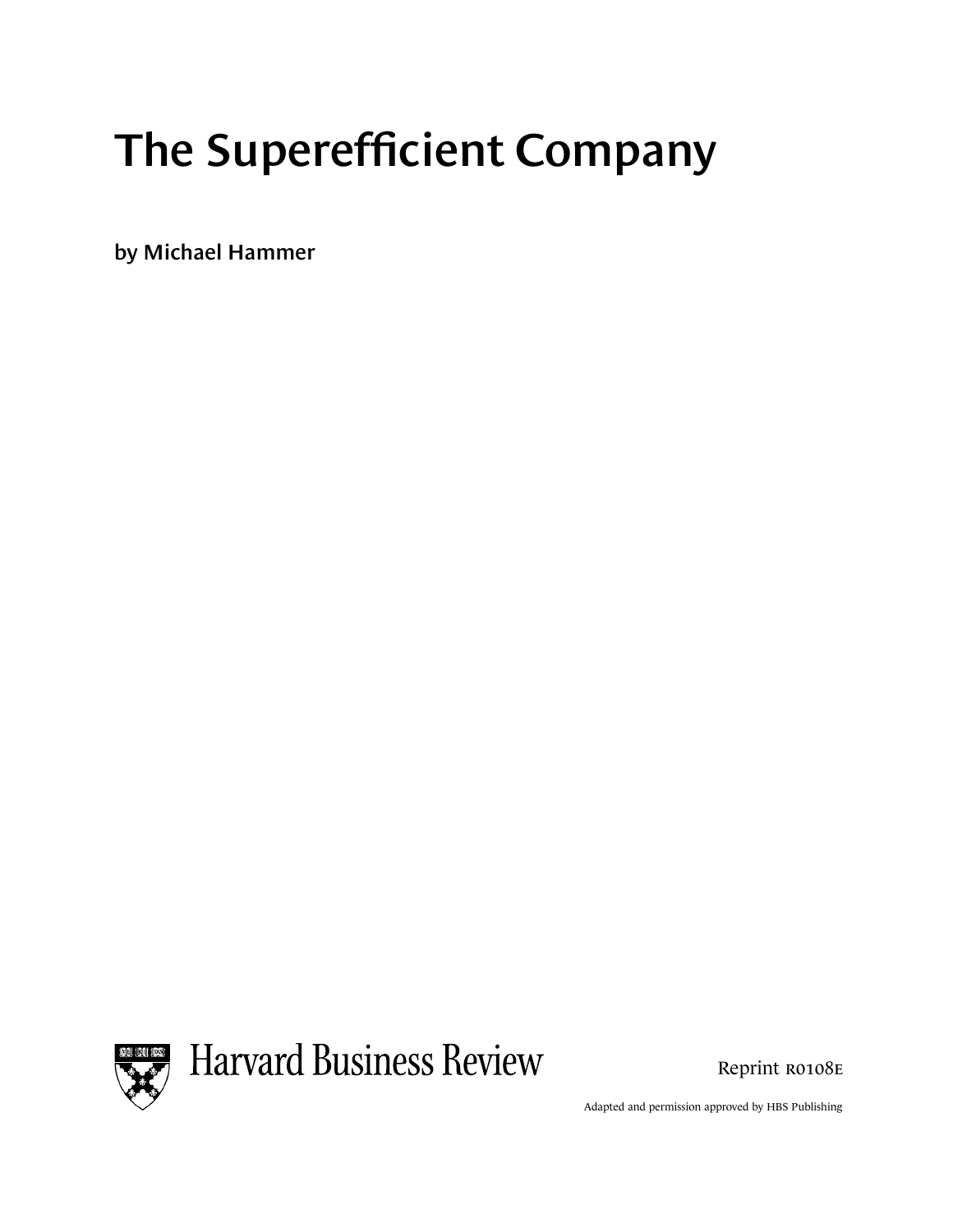*You've cut the waste out of your own operations. Now, you face an even tougher challenge: streamlining the processes you share with other companies.*

# THE Superefficient<br>COMPANY

#### **by Michael Hammer**

Av War<br>
Max<br>
Lear<br>
van<br>
out aving fought your way through the productivity wars of the past ten years, you're probably proud of the leanness of your operations. And rightly so. You've revamped your processes, reducing overhead and cutting out redundant activities. You've enhanced the quality of your products and services, ridding your organization of mistakes and miscommunication. And you've broken down the walls between your units, getting people to work together and share information. In short, you've created a truly efficient company.

Guess what? You've only just begun.

While it's true that companies have done a great job streamlining their internal processes, it's equally true that their shared processes–those that involve interactions with other companies–are largely a mess.Think about your procurement process. It's the mirror image of your supplier's order-fulfillment process, with many of the same tasks and information requirements. When your purchasing agent fills out a requisition form, for instance, she is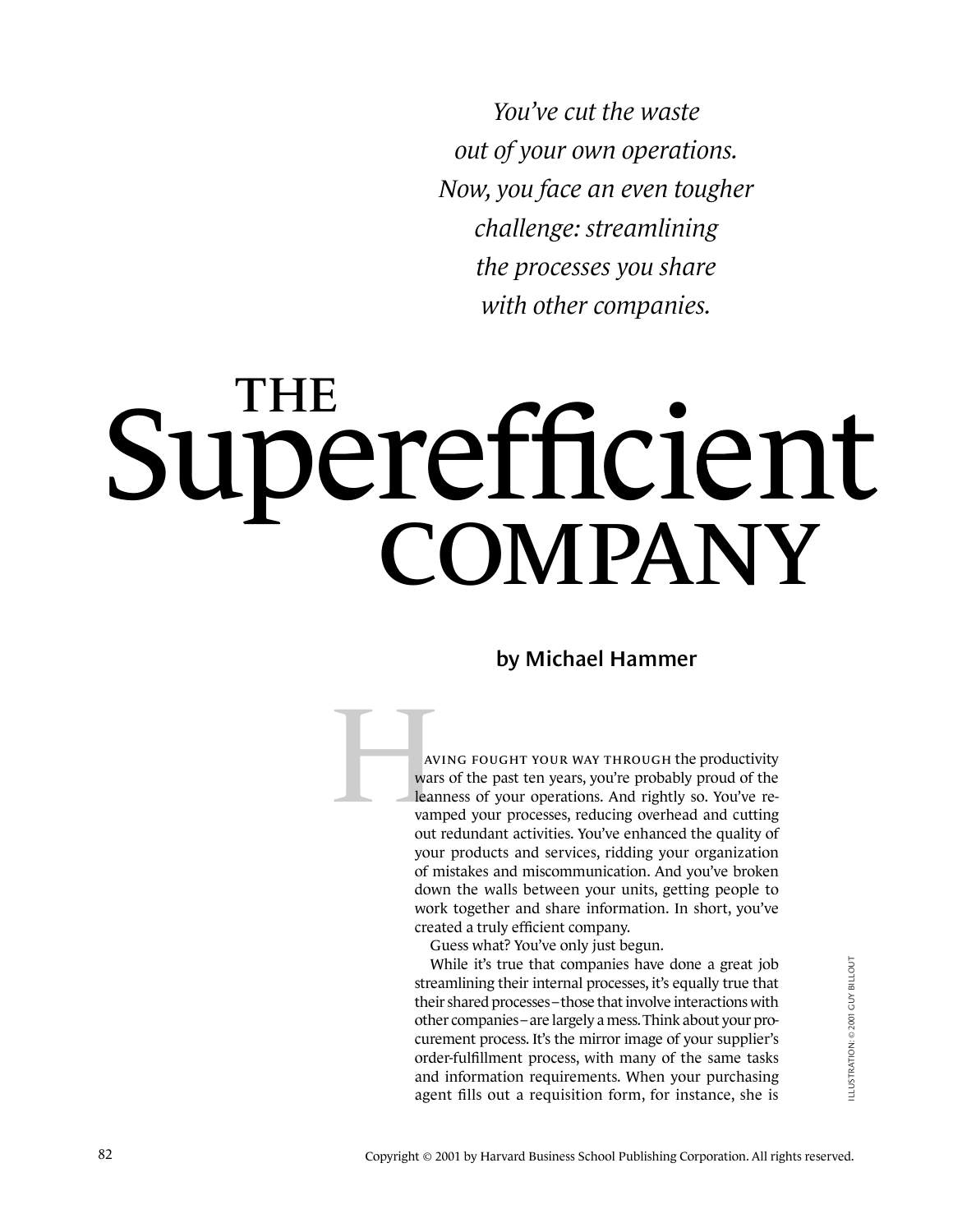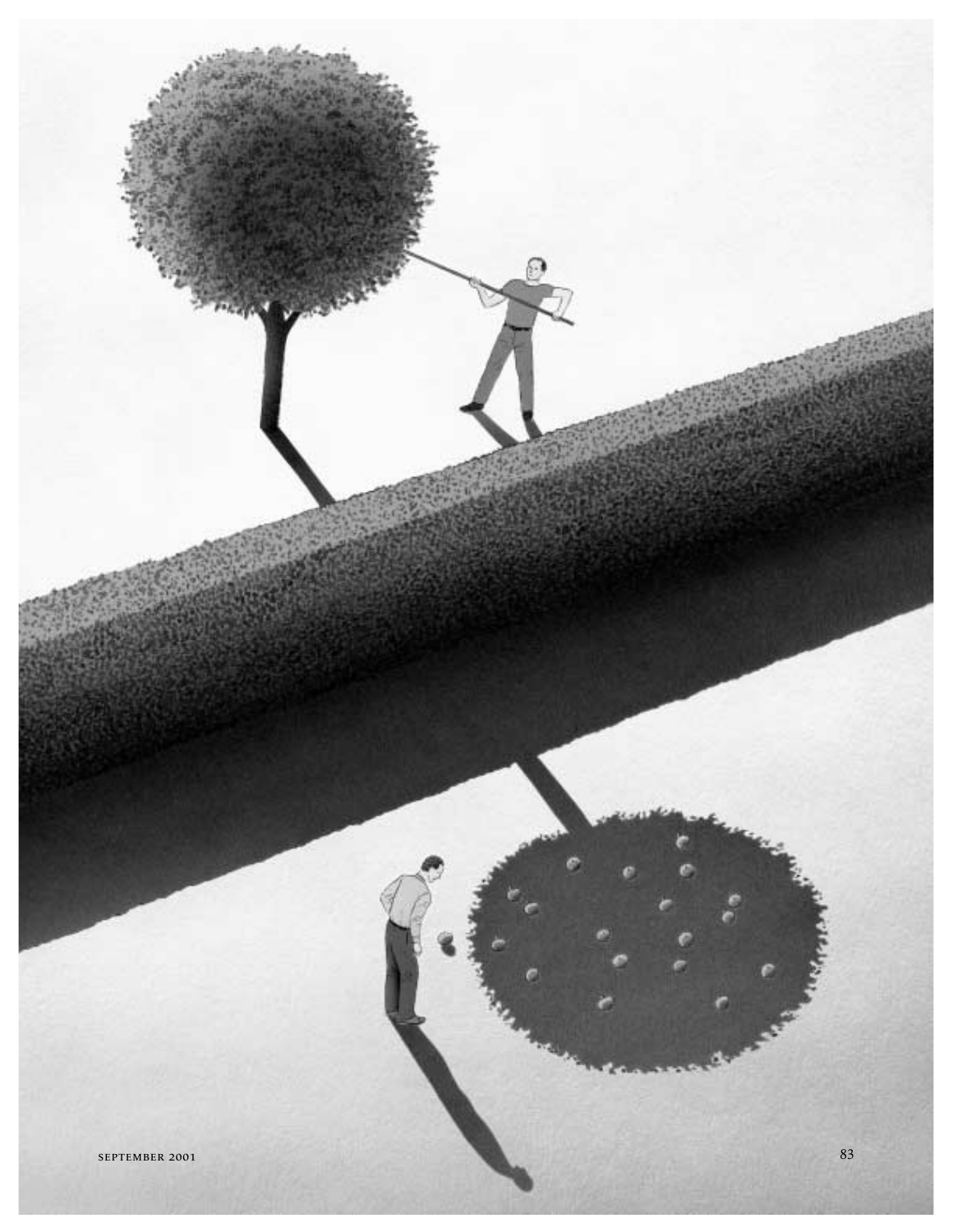performing essentially the same work that the supplier's order-entry clerk performs when he takes the order. Yet there's probably little or no coordination between the two processes. Even if you and your supplier exchange transaction data electronically, the actual work is still performed in isolation, separated by a very deep intercompany divide.

Because cross-company processes are not coordinated, a vast number of activities end up being duplicated. The same information is entered repeatedly into different systems,the same forms are filled out and passed around multiple times, the same checks and certifications are done over and over. When activities and data make the jump between companies, inconsistencies, errors, and misunderstandings routinely arise, leading to even more wasted work. And scores of employees typically have to be assigned to manage the cumbersome interactions between companies. Though all these inefficiencies may be hidden from your accounting systems, which track only what happens within your own walls, the costs are real, and they are large. Today, efficiency ends at the edges of a company.

Streamlining cross-company processes is the next great frontier for reducing costs, enhancing quality, and speeding operations. It's where this decade's productivity wars will be fought. The victors will be those companies that are able to take a new approach to business, working closely with partners to design and manage processes that extend across traditional corporate boundaries. They will be the ones that make the leap from efficiency to superefficiency.

#### **Tearing Down Walls**

To get a clearer view of the prodigious costs of uncoordinated intercompany processes – and the great rewards of integrating them– look at the recent experiences of Geon, a chemical company based in Ohio. Geon spun off from BFGoodrich in 1993. Through organic growth and a series of acquisitions and joint ventures, it established itself as the world's largest producer of polyvinyl compound (PVC), garnering revenues of \$1.3 billion in 1999. (Last year, Geon merged with another chemical company, M.A. Hanna, to form PolyOne.)

Through most of the 1990s, Geon was a vertically integrated business. It bought chlorine and ethylene and combined them to create the basic raw material for PVC, vinyl chloride monomer (VCM). It then transformed VCM into resins and, through a series of additional steps, into various compounds used in products ranging from computer housings to home appliances. Like many industrial com-

*Michael Hammer is the founder of Hammer and Company, a management education firm based in Cambridge, Massachusetts. His latest book,*The Agenda: What Every Business Must Do to Dominate the Decade, *will be published this fall by Crown.*

panies, Geon focused its energies in the mid-1990s on breaking down the walls between its units in order to reduce costs and create greater value for customers. The company followed a program that is by now familiar: integrating and simplifying core business processes and installing an ERP system to support them. By allowing information and transactions to flow more easily among different parts of the company, Geon profited handsomely. The percentage of orders shipped on time soared, customer complaints almost vanished, the need to pay premium freight rates to make up for scheduling foul-ups evaporated, inventory levels fell sharply, and overall productivity got a strong boost. Geon's costs dropped by tens of millions of dollars, and its working capital fell from more than 16% of sales to less than 14%.

Then, in 1999, the company initiated a major strategic shift: Recognizing that it did not have the sales volumes necessary to produce VCM and resins at a competitive cost, the company decided to focus entirely on the compounding side of the business. Producing compounds was a higher-value-adding activity, and it was less dependent on scale and more reliant on clever engineering to meet specific customer needs. This new focus would give Geon the opportunity to gain a true competitive advantage and to widen its margins. In support of the new strategy, Geon divested its VCM and resins operations to a joint venture with Occidental Chemical called OxyVinyls, which became its primary supplier of materials.

While Geon's actions were strategically sound, they were operationally disastrous. In effect, Geon erected a high (intercompany) wall where it had just demolished a low (intracompany) one. VCM and resin production had only recently been integrated with compounding, and now they were again torn asunder, this time becoming parts of separate companies. The results were all too predictable: Work was no longer coordinated, information was no longer shared, and overhead and duplication were reintroduced. Expediters, schedulers, and a host of clerical personnel had to be hired to manage the interface between Geon and OxyVinyls. Data had to be entered twice, resulting in an 8% error rate on orders that Geon placed with OxyVinyls – wrong purchase-order numbers, product numbers, prices, and so on. The time needed to process orders also jumped as communications became more formal and interfaces more complex.

On the production side, as Geon and OxyVinyls became less aware of each other's inventories, shipments, and levels of demand, their manufacturing processes became more irregular, requiring many stops and starts, delays, and unexpected changeovers. Geon's horizon for production planning was dramatically foreshortened, from about seven weeks to about three. Its inventories increased 15%, its working capital went up 12%, and its orderfulfillment cycle time tripled. Not only had Geon lost the earlier benefits it had gained by painstakingly integrating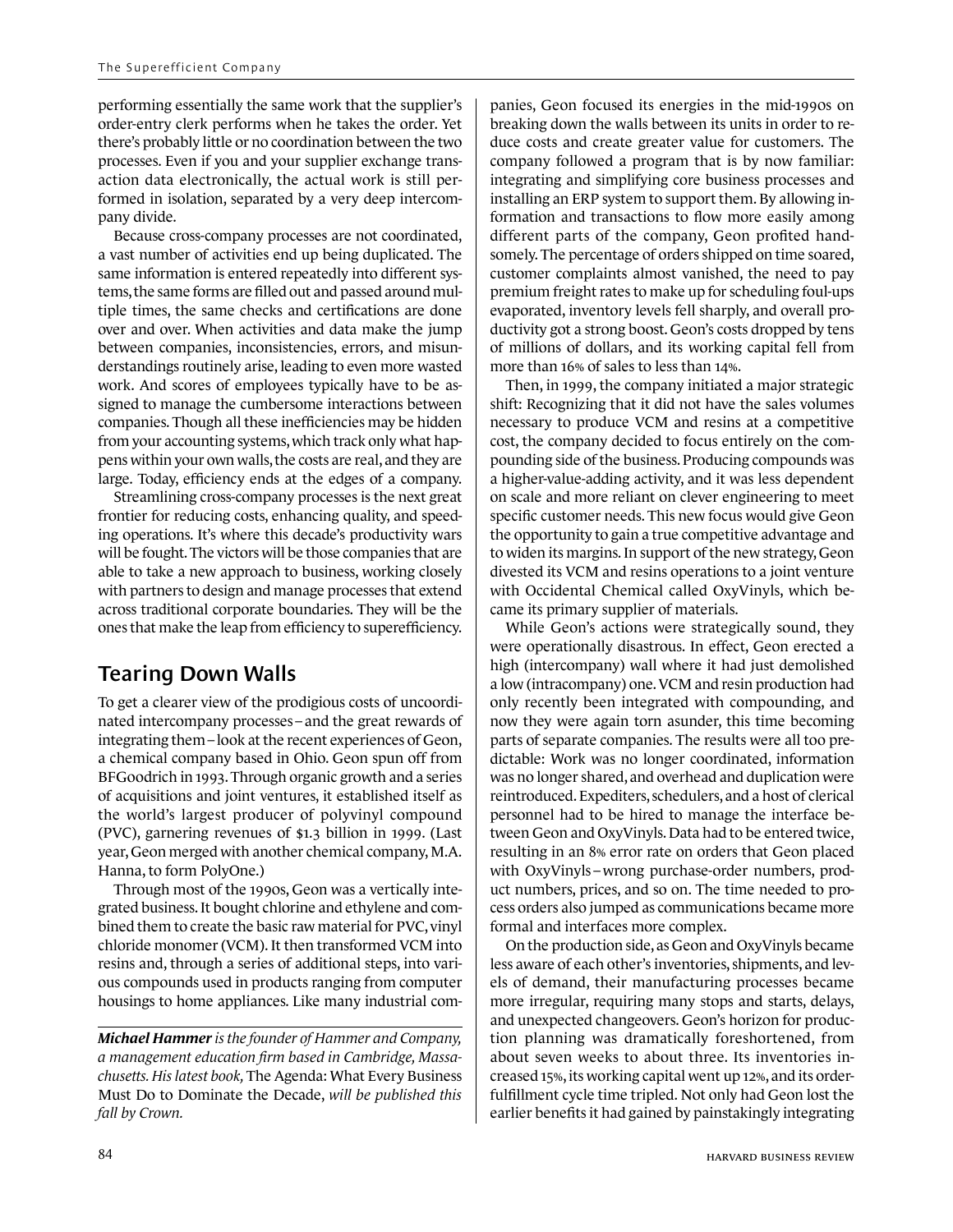its business processes, but in many ways the situation became even worse than it had been before Geon's internal wall-bashing.

Geon's problems may appear particularly dire, but they were actually no worse than those faced by most companies. There was, however, one crucial difference: Geon saw them. Its rapidly decaying performance underscored to management the huge penalties of disjointed intercompany processes. Rather than ignoring the inefficiency or dismissing it as the inevitable consequence of working with other companies, Geon took action. It worked closely with OxyVinyls to connect both companies' processes and the computer systems that supported them.

The two companies tightly integrated their forecasting process; now, as soon as Geon uses information from its customers to predict demand for compounds, that forecast is transmitted, over the Internet, to OxyVinyls, which production and shipping schedules, they are held accountable for the availability as well as the price of the materials they buy.

Geon has recently gone a step further, integrating its processes with those of its customers. It has put sensors into some of its major buyers'warehouses so that it always knows how much of its compounds a customer has in stock. When inventories decline to an agreed-upon level, Geon automatically sends replenishments, cutting out many traditional stock-checking and ordering activities.

Through Geon's efforts, the processes of three different companies–the customer's procurement processes,Geon's order-fulfillment and procurement processes, and Oxy-Vinyls' order-fulfillment process – have been integrated. They are now all managed as a single process, without regard to corporate boundaries and with much less friction, overhead, and error. The payoffs have been dramatic.

Companies are starting to see business processes – and manage them – as they truly are: chains of activities that are performed by different organizations.

incorporates it into its own forecast for resins and monomers. Ordering and fulfillment processes are also tightly knit. Within 24 hours of receiving an order from one of its customers, Geon translates the order into the materials it will need from OxyVinyls and automatically dispatches an order directly into OxyVinyls' fulfillment process and system. In turn, order acknowledgments and confirmations, advance shipment notifications, and invoices automatically go from OxyVinyls back to Geon.

The jobs and behavior of employees involved in the processes have changed significantly as a result. Production planners in one company, for example, no longer have to waste time trying to find out what's going on in another company. Instead, they can concentrate on solving problems in ways that benefit both companies. When there are tight markets for raw materials, for instance, planners from Geon and OxyVinyls work hand-in-hand to reschedule production runs and shipments to ensure that plant capacity is used as efficiently as possible. Geon's people also better appreciate that small orders increase OxyVinyls' shipping costs, and they now look for opportunities to consolidate purchases. They know that when OxyVinyls'costs go down, so do the prices of the products it sells to Geon.

Performance measures have also changed. Geon's purchasing agents used to be evaluated primarily on the prices they negotiated for materials.Even though the availability of materials is critical to manufacturing productivity, that factor was not taken into account in assessing the agents because it was assumed they had little knowledge of or control over the supplier's shipments. Now that the agents have accurate information about OxyVinyls' Geon's 8% error rate in placing orders has gone to 0%, its order-fulfillment cycle time has fallen back to its earlier level, and its inventories have declined 15%. Its labor costs have also fallen, because non-value-adding work has been eliminated. More important, the company has been able to reassign many of its people to jobs in which they serve customers rather than just fix mistakes. That's enabled Geon to better fulfill its new strategy of focusing on highvalue-added activities.

#### **Relocating Work**

It may be tempting to look at Geon's story simply as an illustration of the power of using the Internet to connect disparate information systems. But while that's an accurate technological description, it misses the bigger point: Separate processes in separate companies have been connected and combined and now work as one. New technologies may be the glue, but the more important innovation is the change in the way people think and work. Rather than seeing business processes as ending at the edges of their companies, Geon and its partners now see them– and manage them– as they truly are: chains of activities that are performed by different organizations.

Although the concept of supply chain integration has been around for some time now, companies have had trouble making it a reality. In most cases, that's because they've viewed it as merely a technological challenge rather than as what it really is: a process and management challenge. Once you adopt this broader view, you can quickly cut a lot of costs and waste from your existing operations. But you can do much more as well – you can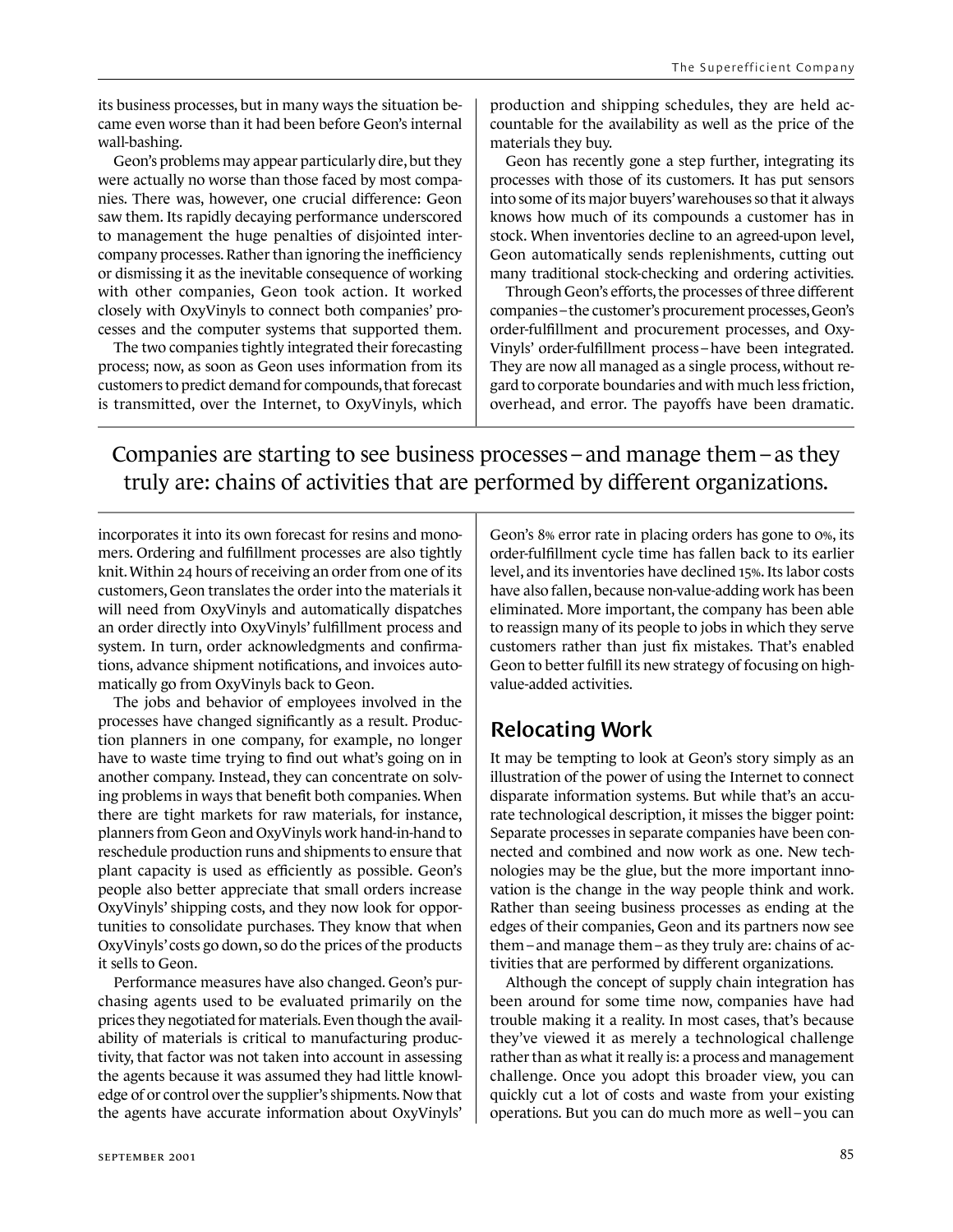discover new and better ways to work. You can begin to shift activities across corporate boundaries. If your company, for instance, happens to be in a better position today to do some work that my company has traditionally done, then you should do it – even if that work is "officially" my responsibility. The increased costs you incur doing the work will be more than offset by the benefits of improving the process as a whole, benefits that will accrue to both of us.

#### **Simplifying Supply Chains**

Another high-tech company, Hewlett-Packard, has taken an even more aggressive approach to restructuring work in cross-company processes – in a way that is reshaping the economics of its supply chain for computer monitors. A typical purchaser of an HP monitor probably has no idea how many companies are involved in producing it. Like most computer makers, HP has outsourced much of its manufacturing to contract producers, such as Solectron and Celestica. The contract manufacturer buys the case for the monitor from an injection molder, which acquires the material used to make the case from a plastics

routinely altered.

The disparity in scale between the participants in this supply chain complicated matters further. HP and its resin supplier are giant companies, and the contract manufacturers are fairly substantial as well. But most injection molders are relatively small outfits, as are most compounders. So every HP order for monitor cases was usually split among many compounders, each of which bought resin in relatively small volumes – and, consequently, at relatively high prices – from the resin maker. HP's potential purchasing clout, in other words, dissipated at each step in the chain that separated it from its ultimate supplier. Because it was shielded from the suppliers of compounds and resins, HP also lacked the ability to track their quality and delivery performance and their prices and terms, and it rarely heard their ideas for enhancing products and processes.

An army of people, dispersed among the different companies and using a host of unrelated information systems, was required to hold this cumbersome set of processes together – at great cost. Recognizing the problem, HP in 1999 resolved to integrate the entire supply chain and coordinate the unified process. The company assumed re-

#### When processes are linked, any change to an order ripples through the entire supply chain.

compounder (Geon is an example), which in turn buys the material for the compound from a resin maker. This supply chain is fairly easy to describe, but, until recently, it was almost impossible to manage.

For one thing, the suppliers at the opposite end of the chain from HP had no idea how many monitors HP would actually need; they often didn't even know that HP was the ultimate destination for their resin or compound. Consequently, each had to carry a lot of inventory in case an HP order came barreling down the chain. In many cases, the inventory that they did carry ended up not being what HP needed at the moment. When that happened, HP was sometimes unable to deliver an order when the customer needed it, forcing the customer to go elsewhere. Disputes between upstream suppliers could also lead to unexpected delivery delays that might disrupt HP's ability to fulfill orders. Such situations meant lost revenue for everyone in the supply chain.

Another complexity was the volatility in order specifications. In theory, once HP placed an order, its suppliers should have been ready to roll. But the reality of the computer business is that nothing stays fixed for long. On average, an order for a batch of computer monitors changes four times before it is completely filled, usually in response to shifts in marketplace demand. Quantity, delivery date, and color are just a few of the variables that are sponsibility for ensuring that all parties work together, share information, and operate in a way that guarantees the lowest costs and the highest levels of availability throughout the chain.

The hub of the newly integrated process is a computer system that HP set up to share information among all the participants. HP posts its demand forecasts and revisions for its partners to use in their own forecasting. The partners post their plans and schedules and use the system to communicate with their own suppliers and customers, exchanging electronic orders, acknowledgments, and invoices. HP's procurement staff manages the entire process, monitoring the performance of the upstream suppliers, helping to resolve disputes relating to payments, and keeping supply and demand in balance. The company's purchasing agents, once narrowly focused on terms and conditions, have seen their jobs broaden considerably.

The integrated process has dramatically enhanced the performance of the supply chain. Today, any kind of change to an HP order ripples through the chain instantaneously, allowing everyone to react quickly. And if any problem crops up that threatens HP's ability to meet its forecasts, HP learns of it early enough to make other plans. Because it coordinates the entire process, HP can also order all its required resin directly from the resin sup-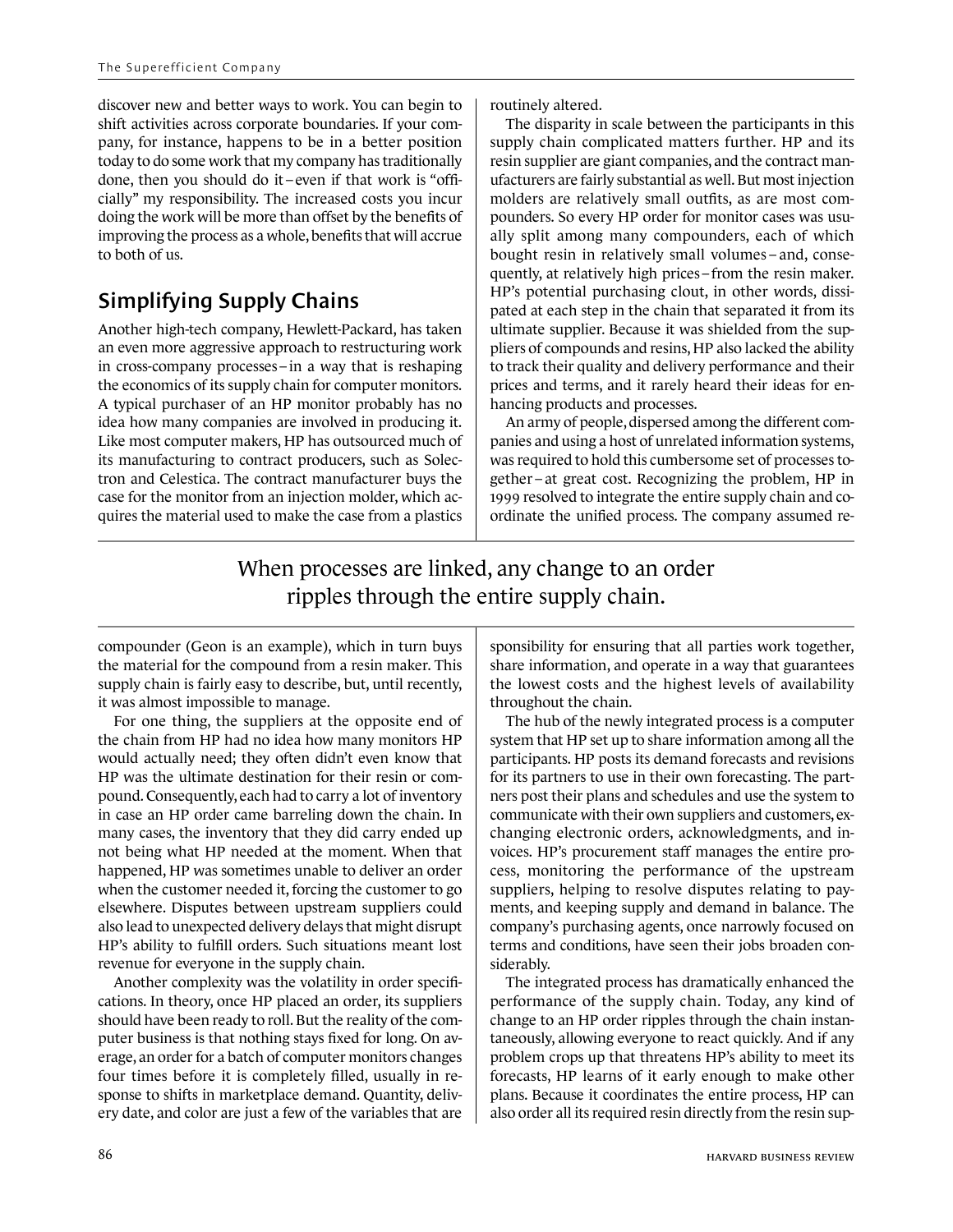

plier. It provides the resin maker with an aggregate order, and it receives a single bill at a uniform, considerably lower contract price. The resin maker benefits from this new relationship as well; it gets the simplicity and security of dealing with one large customer rather than a host of small ones.

Streamlining the supply process has helped every participant, but HP has perhaps profited most. In the first implementation of this process, the price HP pays for its resins has gone down as much as 5%, the number of people it requires to manage the supply chain has been cut in half, and the time it takes to fill an order for a computer monitor has dropped 25%. Best of all, HP estimates that it is increasing sales in the areas in which it has implemented this newly integrated process by 2%. These are sales that the company had previously lost because it could not deliver the right product at the right time. HP no longer has to commit the mortal sin of turning customers away.

#### **From Coordination to Collaboration**

The examples I've described so far center on the management of supply chains. That shouldn't be a surprise. Supply chain problems are highly disruptive – and costly – to companies, and fixing them delivers a big, immediate

payoff. So companies have tended to focus their initial efforts in streamlining cross-company processes on the supply chain. But tantalizing opportunities in other areas are now starting to appear. The next major wave is likely to be the integration of product-development processes. A company, its suppliers, and even its customers will begin to share information and activities to speed the design of a product and raise the odds of its success in the market. Suppliers, for example, will be able to begin developing components before an overall product design is complete, and they will also be able to provide early feedback as to whether components can be produced within specified cost and time constraints. Customers, for their part, will be able to review the product as it evolves and provide input on how it meets their needs. In a very real sense, this kind of collaborative product development will be the multicompany analogue of concurrent engineering, which has transformed internal product development over the past 15 years.

On a more profound level, we're beginning to see examples of an entirely new kind of process collaboration, which promises to change the way we think and even talk about business. The traditional vocabulary of corporate relationships is meager: If you sell me something, I am your customer, and you are my supplier; if another com-

pany tries to sell me the same thing, it is your competitor. And that's about it, because those were the only relationships that made any difference to us. But what if you and I are both buying the same product or service from the same supplier? In the past, it was unlikely that either of us would discover that we had such a relationship, and, even if we did, the information would have been of little, if any, value. Consequently, we had no term to describe it. Similarly, what if you and I sell different products, but to the same customer? We are not competitors, but what are we? In the past, we didn't care. Now, we should.

Consider the recent experience of General Mills, a giant in the business of consumer packaged goods, with brands ranging from Cheerios to Yoplait. For years, margins have been falling for consumer packaged goods as distribution channels have consolidated and consumers have become more selective. Through the 1990s, General Mills led the industry in squeezing costs out of its supply chain. Through increased purchasing effectiveness, manufacturing productivity, and distribution efficiencies, General Mills' cost per case of product declined by a remarkable 10% during the decade. But as a new decade dawned, the company's leaders realized they would have to move beyond the confines of their linear supply chain in order to find new cost-savings opportunities. Among their first ideas was a radical new approach to the distribution of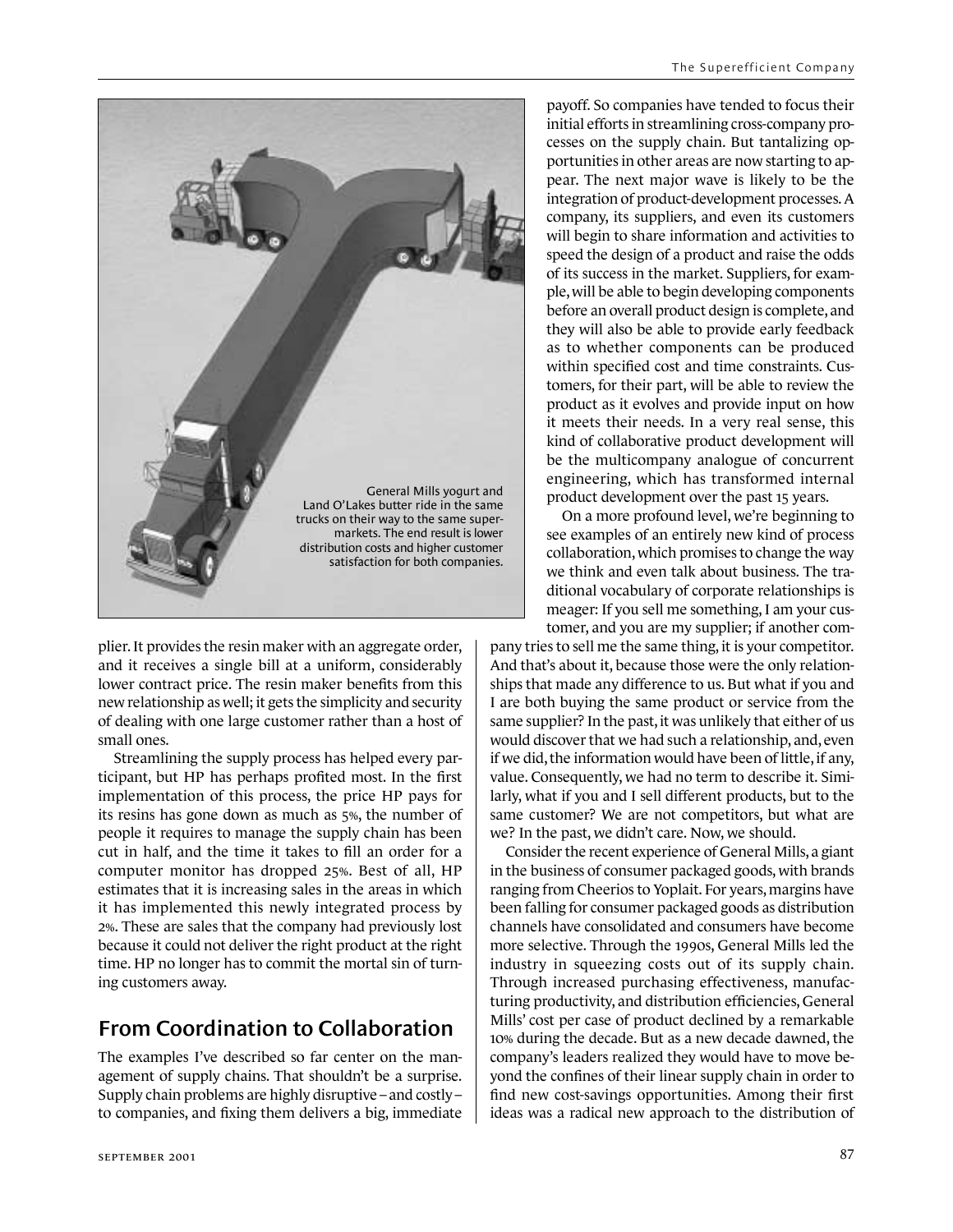their refrigerated products, like yogurt.

As businesses, refrigerated goods and dry goods have very different characteristics. The top seven dry-goods manufacturers together account for nearly 40% of total supermarket sales in that category. Each of the manufacturers has enough sales to efficiently operate its own distribution network, including warehouses and trucks. In the refrigerated category, however, the top seven players represent less than 15% of total supermarket sales, and nearly all lack the scale needed for a highly efficient, dedicated distribution network. Nonetheless, each company maintains one, and, unsurprisingly, each suffers from suboptimal productivity as a result.

When a refrigerated truck laden with Yoplait, for example, leaves a General Mills warehouse headed for local supermarkets, it is often carrying less than a full load. Even more often, it is carrying orders for several supermarkets, requiring it to make many stops. If the truck is delayed in traffic or encounters a snafu at one of its early stops, it may not make it to the final supermarket on its route that day. If that supermarket has just run an ad promoting a special on Yoplait, it will have to deal with angry consumers, and General Mills will face a frustrated supermarket in addition to lost sales.

General Mills realized that it could address the problem by integrating its distribution process with another company's. It found the perfect partner in Land O'Lakes, a large producer of butter and margarine. Land O'Lakes products do not compete with those of General Mills, but they have the same warehousing and transport requirements and the same customers.The two companies agreed to combine their distribution networks, giving them the scale necessary for high efficiency. Today, General Mills yogurt and Land O'Lakes butter ride in the same trucks on their way to the same supermarkets. When Land O'Lakes receives an order, it ships the goods to a General Mills facility, where they are immediately loaded onto a truck containing General Mills yogurt headed for the same customer. Or, if the customer chooses to pick up the goods itself, the orders are stored together in a special section of a General Mills warehouse.

With the combined process, General Mills' trucks go out much fuller than before, and since they're delivering more products to each supermarket, they make fewer stops and suffer fewer delays. The arrangement has been so successful, in terms of both lower costs and higher customer satisfaction, that the two manufacturers are now planning to integrate their order-taking and billing processes as well. They are also working together to create incentives for customers to order larger combined amounts from the two companies, which will result in even greater transport savings.

General Mills and Land O'Lakes are noncompetitive suppliers – what I've come to call *cosuppliers* – to the same customers, and it is to their mutual advantage to find ways to work together. The potential for such relationships has always existed, but in the past it was difficult, if not impossible, to make them work. There was simply no



### **Four Steps to Superefficiency**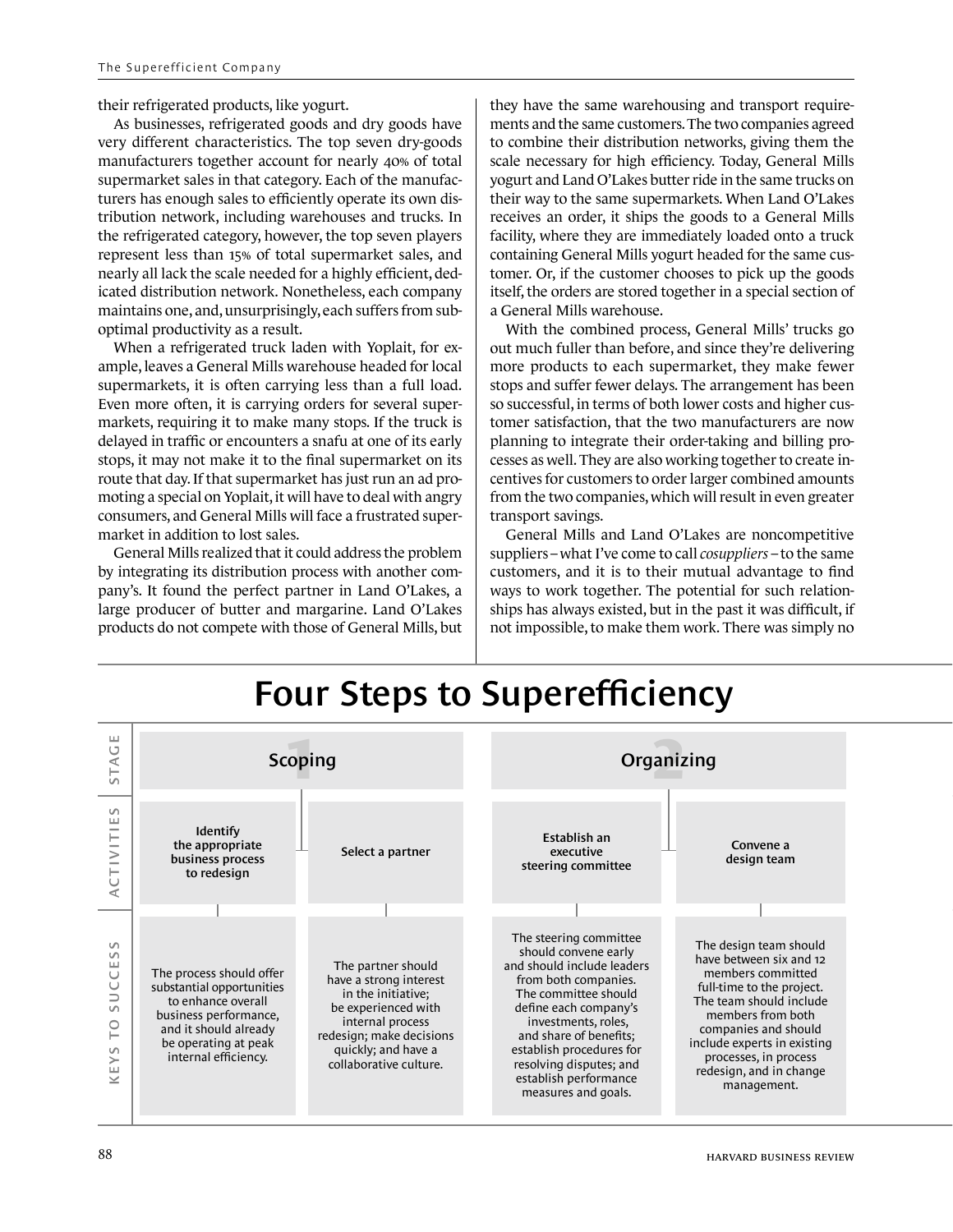efficient means of sharing information quickly and accurately enough. Manually coordinating two companies'deliveries through a shared distribution network would quickly have turned into a logistical nightmare. But with the Internet and associated communications technologies, these kinds of business relationships suddenly become feasible, opening up new opportunities for creative companies.

Indeed, anywhere that different companies use similar resources, there are opportunities for reducing costs through sharing. For instance, a recent study by a group of manufacturers showed that they collectively owned about 30 million square feet of warehouse facilities in the greater Chicago area, but only 82% of the space was being used. By sharing warehouse space with one another, these companies envision eliminating the waste and sharing the benefits. The U.S. trucking fleet is plagued by similar inefficiencies. Because shippers plan their deliveries independently, they often have to pay for drivers to move empty trucks from the end point of one trip to the start of the next one. At any given time, 20% of the nation's trucks are traveling empty, raising costs for both shippers and truckers. Some companies, however, are now starting to merge their logistics processes. By planning shipments and contracting for trucks together, they're saving money for themselves and their carriers.

#### **Making It Happen**

Companies that have redesigned their internal processes know that success requires a rigorous, structured approach. The same is true for streamlining cross-company processes, but here the challenges are even greater. No matter how tough it is to get different departments to work together, getting different companies to collaborate is even harder. I have found that it's best to structure the project into four major stages: scoping, organizing, redesigning, and implementing.

**Scoping.** First, you have to set your sights on the right targets. Start by identifying the intercompany process that offers the greatest opportunity for improving your overall business performance, whether it's a supply chain, product development, distribution, or other process. Typically, you'll want to select a process that you've already brought to peak internal efficiency; it makes little sense to merge processes that still harbor inefficiencies.

The choice of the partner you'll work with may be the most important decision you'll make. Obviously, the partner needs to be a company that is likely to have an interest in working with you to streamline the process, but that is not nearly enough. You need to evaluate the other company's technical competence and cultural fit for doing intercompany process redesign. Does it have significant experience with transforming its internal processes? It should, since a cross-company process is a risky place to learn the basics.Can the company make decisions quickly?

Streamlining cross-company business processes is the next great frontier for reducing costs, enhancing quality, and speeding operations. But the leap to superefficiency requires a rigorous, structured approach such as the one described here.

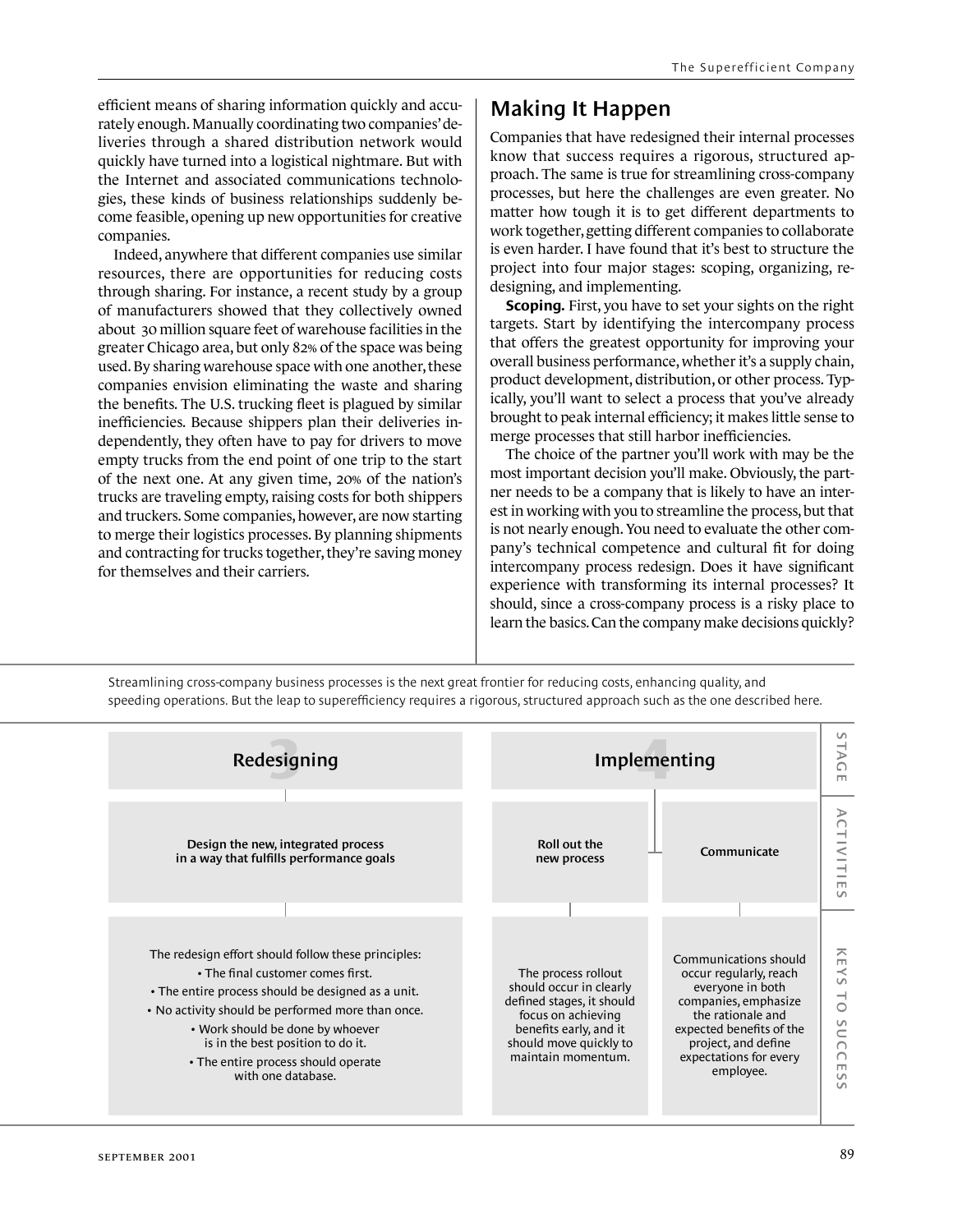If not, the effort will never yield fruit. Does it have a collaborative style? A focus on the short term rather than the long term, a predilection for contracts rather than trust, a search for one-sided advantage rather than mutual benefit – any of these will doom the initiative.

**Organizing.** The operating and cultural consequences of intercompany process redesign are so far-reaching that strong executive leadership is needed from the outset. An executive steering committee, comprising leaders from both companies, should be convened very early. One of its first responsibilities should be to define the rules of ennating duplicated activities is one of the best ways to make intercompany process redesign pay off quickly–and that's crucial to building and maintaining momentum.

- *Work should be done by whoever is in the best position to do it.* It defeats the purpose of a collaborative to attempt to be self-sufficient. Do what you do best, and let others do the same.
- *The entire process should operate with one database.* When everyone shares the same version of all the information, reconciliation tasks can be eliminated and assets can be deployed precisely and efficiently.

No matter how tough it is to get different departments to work together, getting different companies to collaborate is even harder.

gagement. What will each party invest in this effort? How will benefits be shared? How will conflicts and disputes be resolved? Collaboration on processes is fairly unfamiliar territory for most organizations, and setting ground rules at the start will avoid a lot of misunderstanding later. The steering committee also needs to decide which performance measures (such as cycle times, transaction costs, or inventory levels) will be targeted for improvement and to establish specific, quantified goals.

While the steering committee sponsors the process redesign, it does not actually do it. That is the role of the design team. The design team should include people from both companies, and its core members should be experts in the existing process, people skilled in process redesign, and specialists in technology and change management. Too large a team is unwieldy, and too small a group lacks the critical mass to get anything done; typically, six to 12 people is the right size. As a rule, all members should be assigned full time to the project. Speed is of the essence here, and part-timers tend to be so distracted by other responsibilities that they move glacially, if at all.

**Redesigning.** During the redesign stage, the team members roll up their sleeves, take the existing process apart, and reassemble it to achieve the performance goals. Here are some principles that the team should follow in coming up with the new design:

- *The final customer comes first.*Both companies need to submerge their narrower goals in service to a higher one: meeting the needs of the customer whom they work together to serve. Participants must remember that a company they have always considered a customer may,in fact, be merely a collaborator in serving the ultimate customer.
- *The entire process should be designed as a unit.* That may sound obvious, but it's an easy point to lose sight of. Make sure all members stay focused on the big picture; otherwise, they may begin to address the process in pieces rather than as a whole.
- *No activity should be performed more than once.* Elimi-

Working on an interdisciplinary process design team is an unfamiliar experience for almost everyone; when one's teammates come from another company and not just another department, the unfamiliarity increases dramatically. Frequently, people from one company will lack even the most basic understanding of the operations and concerns of the other. Team members therefore need to develop an appreciation for the challenges facing the other company. They must also learn that they are not representing their company's interests but those of the process as a whole.

**Implementing.** Once the process has been redesigned, it must be rolled out. Two principles are critical to success in this stage. The first is "think big, start small, move fast." Trying to implement a radically new process in one step is almost always a recipe for disaster. Any intercompany working relationship will be tenuous until real results are achieved, and the longer it takes to reach that milestone, the greater the risk that the whole thing will unravel. Consequently, the entire effort must be conducted with an eye on the clock. The redesign team should develop its vision for the process being revamped in weeks, not months, and it should organize the implementation so as to deliver tangible results quickly.

The second principle is "communicate relentlessly."Redesigning an intercompany process not only changes people's jobs, it also changes how they think about and relate to other companies. Information sharing, openness, and trust need to replace information hoarding, suspicion, and downright hostility. Without constant reminders of the rationale for the redesign, the benefits that will accrue to each company, and the expectations for every employee, the needed cultural change simply will not occur.

It's natural for a company to get nervous about tearing down the walls that enclose its organization. The act goes against many long-held notions of corporate identity and strategy. But most companies were nervous about breaking down the walls between their internal departments